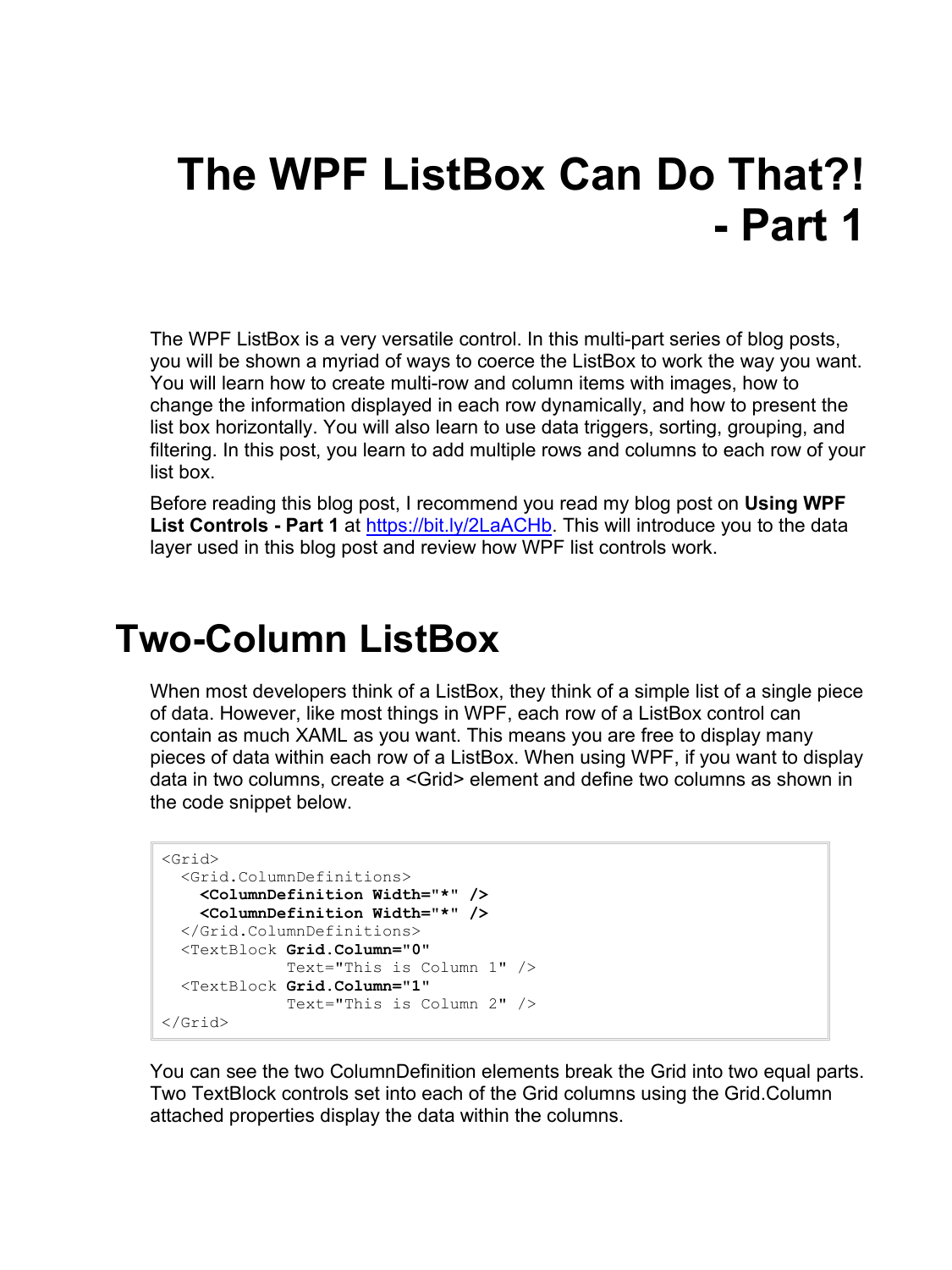To apply this scenario to a ListBox, override WPF's default ItemTemplate with a custom ItemTemplate. Into that ItemTemplate, create a <Grid> like the one shown above. In the TextBlock controls, use data binding to bind to the properties of the Product class. Also notice the TextBlock in the second column has its TextAlignment property set to "Right" so the ListPrice value is right justified.

```
<ListBox Grid.Row="1"
    ItemsSource="{Binding Source={StaticResource viewModel},
                            Path=Products}">
  <ListBox.ItemTemplate>
    <DataTemplate>
       <Grid>
         <Grid.ColumnDefinitions>
           <ColumnDefinition Width="*" />
           <ColumnDefinition Width="*" />
         </Grid.ColumnDefinitions>
         <TextBlock Grid.Column="0"
            Text="{Binding Path=Name}" />
         <TextBlock Grid.Column="1"
            TextAlignment="Right"
            Text="{Binding Path=ListPrice, StringFormat=c}" />
       </Grid>
     </DataTemplate>
  </ListBox.ItemTemplate>
</ListBox>
```
If you run the above code, you would see the ListPrice was NOT right aligned. This is because the normal style for each ListBoxItem control is to left-justify all content. In order to allow for right alignment, override the HorizontalContentAlignment property to "Stretch". Now the ListPrice will be right justified as shown in [Figure 1.](#page-2-0)

```
<Style TargetType="ListBoxItem">
  <Setter Property="HorizontalContentAlignment"
          Value="Stretch" />
</Style>
```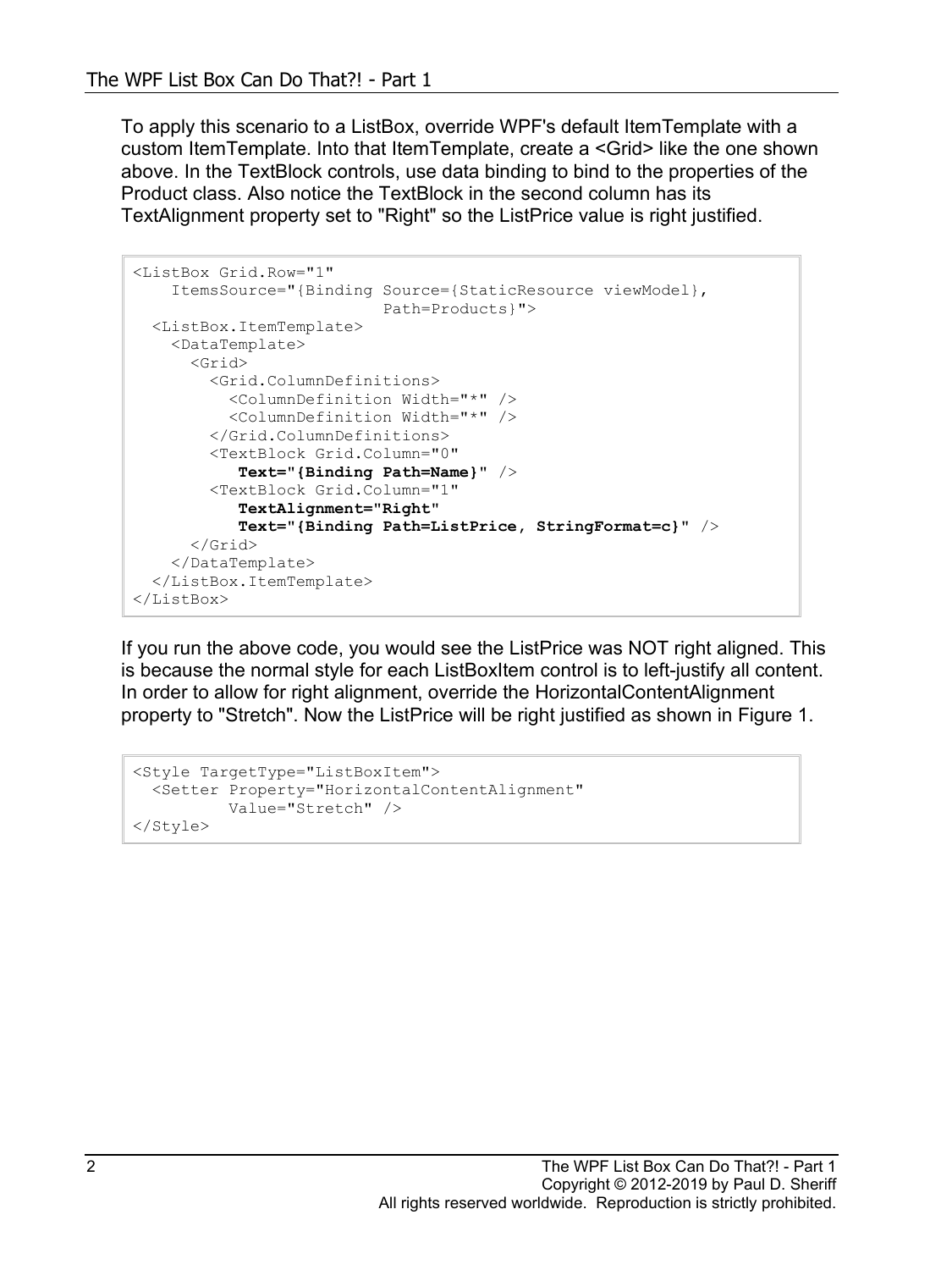| <b>Two Columns</b>          |            | $\times$ |
|-----------------------------|------------|----------|
| HL Road Frame - Black, 58   | \$1,431.50 | Λ        |
| HL Road Frame - Red, 58     | \$1,431.50 |          |
| Sport-100 Helmet, Red       | \$34.99    |          |
| Sport-100 Helmet, Black     | \$34.99    |          |
| Mountain Bike Socks, M      | \$9.50     |          |
| Mountain Bike Socks, L      | \$9.50     |          |
| Sport-100 Helmet, Blue      | \$34.99    |          |
| AWC Logo Cap                | \$8.99     |          |
| Long-Sleeve Logo Jersey, S  | \$49.99    |          |
| Long-Sleeve Logo Jersey, M  | \$49.99    |          |
| Long-Sleeve Logo Jersey, L  | \$49.99    |          |
| Long-Sleeve Logo Jersey, XL | \$49.99    |          |
| HI Road Frame - Red 62      | \$1,431.50 |          |

<span id="page-2-0"></span>Figure 1: Display two columns within a WPF ListBox control

## **Rows and Columns For Each ListBox Item**

Just like you add columns by adding ColumnDefinition elements, add rows by adding RowDefinition elements to a Grid as shown in [Figure 2.](#page-4-0) The code below defines two columns and three rows within the <Grid> element. You still need to set the same Style element to set the HorizontalContentAlignment to "Stretch" as you did in the last example.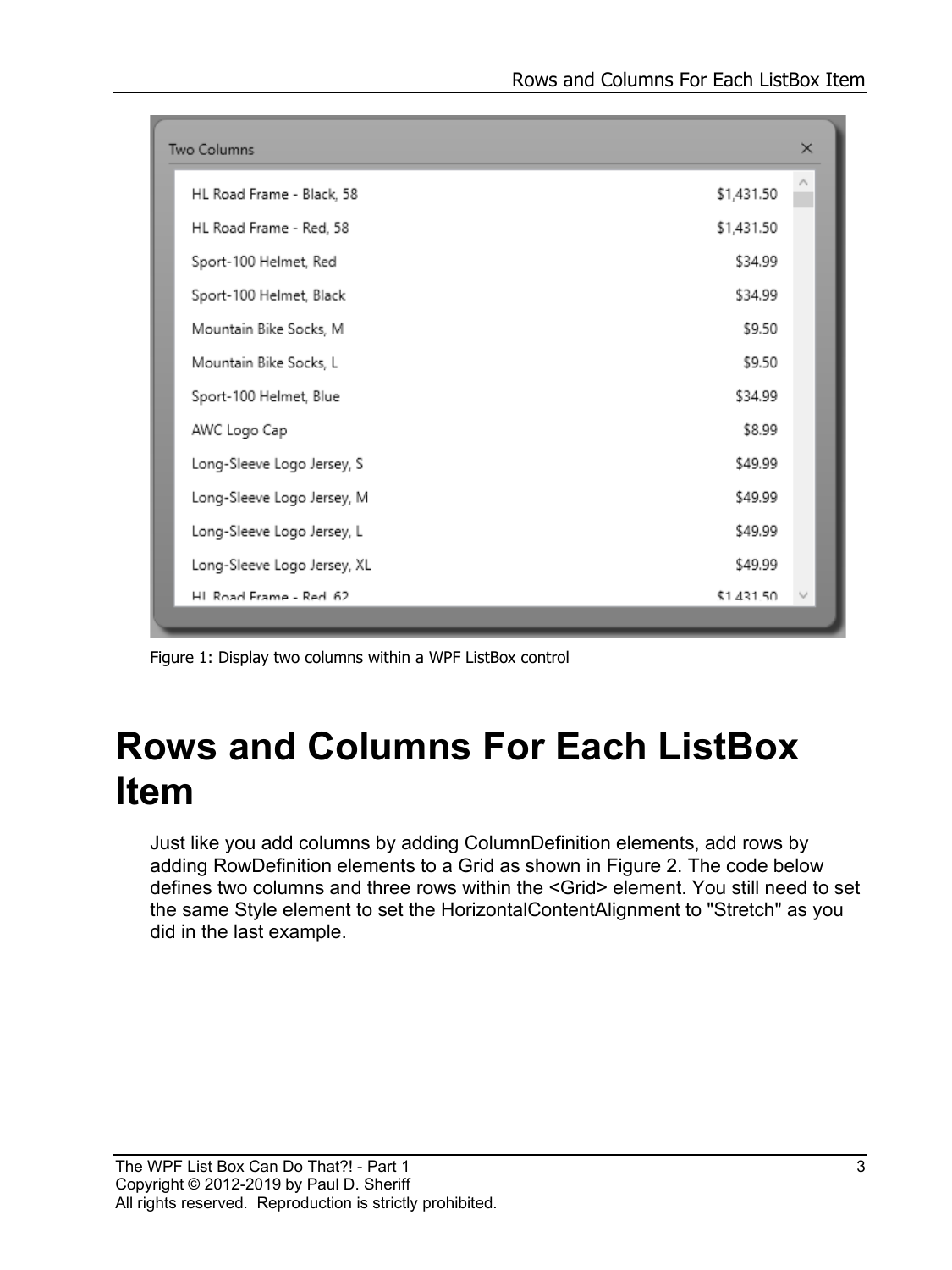```
<ListBox Grid.Row="1"
     ItemsSource="{Binding Source={StaticResource viewModel},
                            Path=Products}">
  <ListBox.ItemTemplate>
    <DataTemplate>
       <Border BorderBrush="Gray"
               BorderThickness="1">
         <Grid>
           <Grid.ColumnDefinitions>
             <ColumnDefinition Width="*" />
             <ColumnDefinition Width="Auto" />
           </Grid.ColumnDefinitions>
           <Grid.RowDefinitions>
             <RowDefinition Height="Auto" />
             <RowDefinition Height="Auto" />
             <RowDefinition Height="Auto" />
           </Grid.RowDefinitions>
           <TextBlock Grid.Row="0"
                       Grid.Column="0"
                       Text="{Binding Path=Name}" />
           <TextBlock Grid.Row="1"
                        Grid.Column="0"
                       Text="{Binding Path=ProductNumber}" />
           <TextBlock Grid.Row="1"
                        Grid.Column="1"
                       Text="{Binding Path=Color}" />
           <StackPanel Grid.Row="2"
                        Grid.Column="0"
                       Margin="0"
                       Orientation="Horizontal">
             <TextBlock Text="Cost: " />
             <TextBlock TextAlignment="Left"
               Text="{Binding Path=StandardCost, StringFormat=c}" />
           </StackPanel>
           <StackPanel Grid.Row="2"
                        Grid.Column="1"
                       Margin="0"
                      Orientation="Horizontal">
             <TextBlock Text="Price: " />
             <TextBlock TextAlignment="Right"
               Text="{Binding Path=ListPrice, StringFormat=c}" />
           </StackPanel>
         </Grid>
       </Border>
     </DataTemplate>
  </ListBox.ItemTemplate>
</ListBox>
```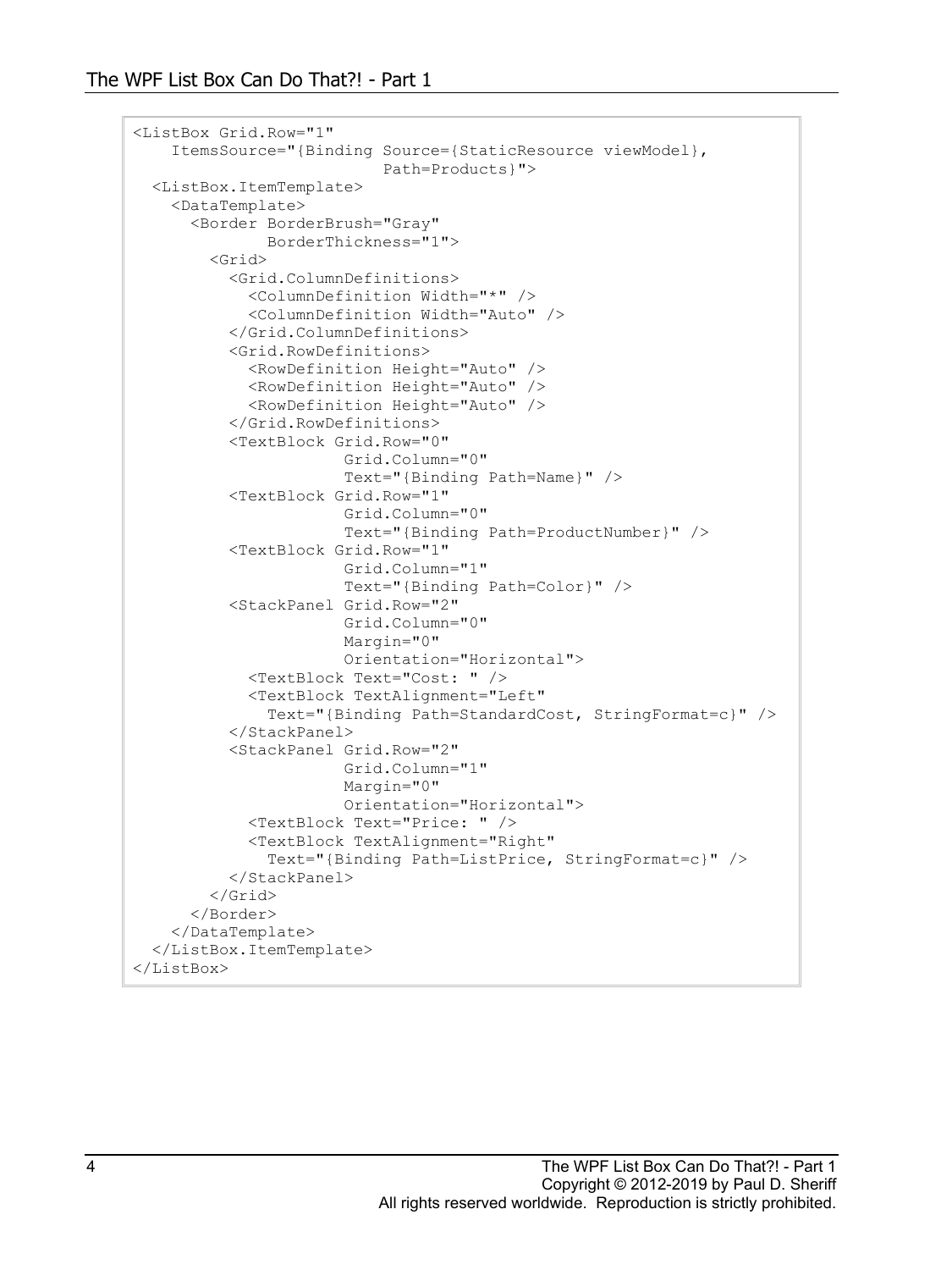| HL Road Frame - Black, 58 |                   |
|---------------------------|-------------------|
| FR-R92B-58                | Black             |
| Cost: \$1,059.31          | Price: \$1,431.50 |
| HL Road Frame - Red, 58   |                   |
| FR-R92R-58                | Red               |
| Cost: \$1,059.31          | Price: \$1,431.50 |
| Sport-100 Helmet, Red     |                   |
| HL-U509-R                 | Red               |
| Cost: \$13.09             | Price: \$34.99    |
| Sport-100 Helmet, Black   |                   |
| <b>HL-U509</b>            | Black             |
| Cost: \$13.09             | Price: \$34.99    |
| Mountain Bike Socks, M    |                   |
| SO-ROOD-M                 | <i>Mhite</i>      |

<span id="page-4-0"></span>Figure 2: Add rows to each ListBox item by adding row definitions to a Grid

# **Add an Image and Create a Reusable Data Template**

In the previous samples, you created a <DataTemplate> within each <ListBox> control. However, many times you might need to reuse the data template on many different ListBoxes. If this is the case, create a data template in the App.xaml file of your WPF application, or in any resource dictionary and assign a unique *Key* value to that template. This allows you to use the resource key name on any ListBox in your application. Open the App.xaml file in your WPF application and add the following code.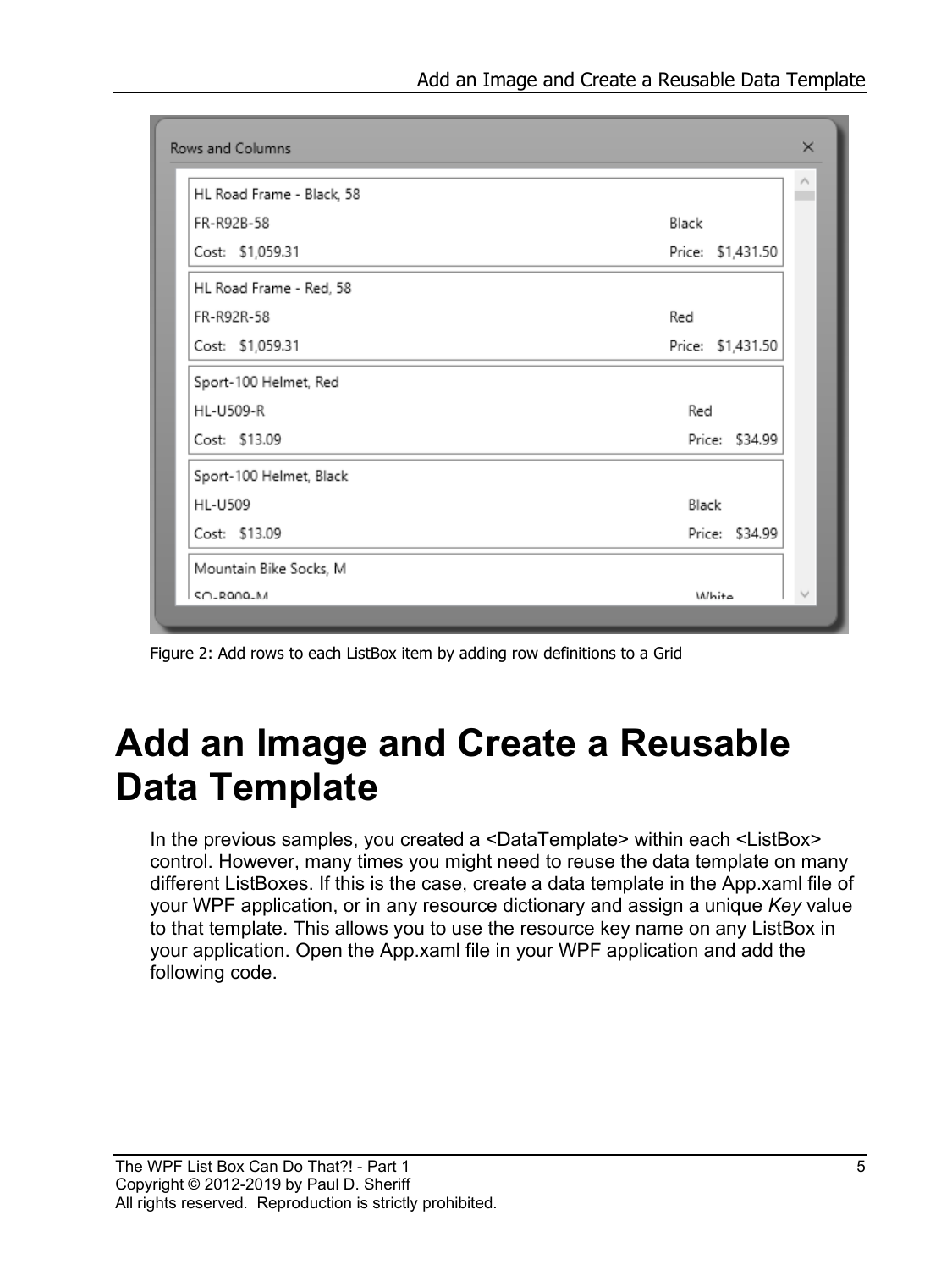```
<DataTemplate x:Key="ProductLargeTemplate">
   <Border BorderBrush="Gray"
           BorderThickness="1"
           MinWidth="300">
     <Grid>
       <Grid.ColumnDefinitions>
         <ColumnDefinition Width="*" />
         <ColumnDefinition Width="Auto" />
       </Grid.ColumnDefinitions>
       <Grid.RowDefinitions>
         <RowDefinition Height="Auto" />
         <RowDefinition Height="Auto" />
         <RowDefinition Height="Auto" />
         <RowDefinition Height="Auto" />
         <RowDefinition Height="Auto" />
         <RowDefinition Height="Auto" />
       </Grid.RowDefinitions>
       <TextBlock Grid.Row="0"
                   Grid.Column="0"
                   Text="{Binding Path=Name}" />
       <Image Grid.Row="0"
               Grid.Column="1"
               Source="{Binding Path=ThumbNailPhoto}" />
       <StackPanel Grid.Row="1"
                    Grid.Column="0"
                  Margin="0"
                  Orientation="Horizontal">
         <TextBlock Text="Product Number: " />
         <TextBlock Text="{Binding Path=ProductNumber}" />
       </StackPanel>
       <StackPanel Grid.Row="1"
                   Grid.Column="1"
                  Margin="0"
                  Orientation="Horizontal">
         <TextBlock Text="Color: " />
         <TextBlock Text="{Binding Path=Color}" />
       </StackPanel>
       <StackPanel Grid.Row="2"
                    Grid.Column="0"
                  Margin="0"
                  Orientation="Horizontal">
         <TextBlock Text="Cost: " />
         <TextBlock Text="{Binding Path=StandardCost, 
StringFormat=c}" />
       </StackPanel>
       <StackPanel Grid.Row="2"
                   Grid.Column="1"
                  Margin="0"
                  Orientation="Horizontal">
         <TextBlock Text="Size: " />
         <TextBlock Text="{Binding Path=Size}" />
       </StackPanel>
       <StackPanel Grid.Row="3"
                   Grid.Column="0"
                  Margin="0"
                  Orientation="Horizontal">
```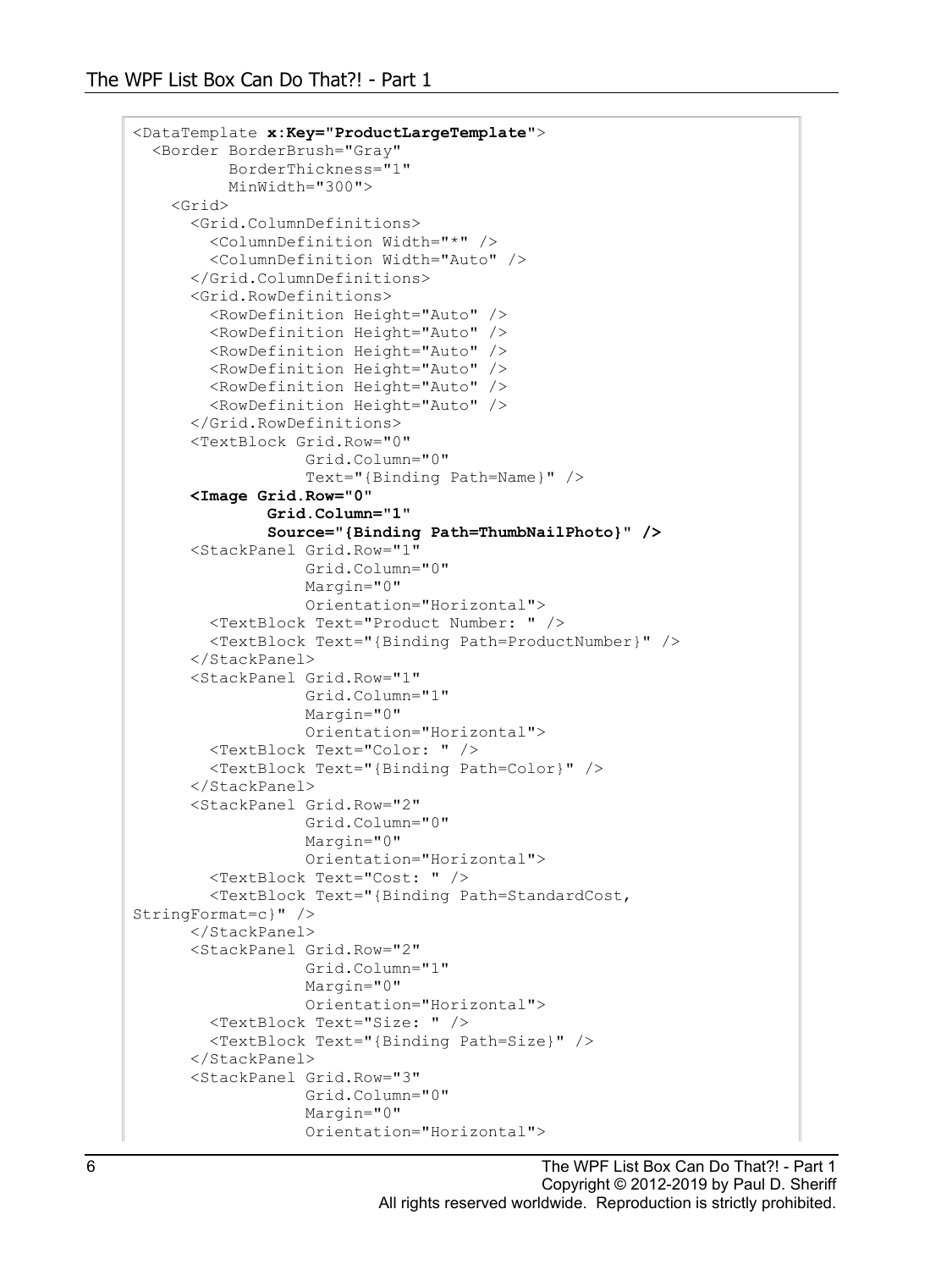```
 <TextBlock Text="Price: " />
         <TextBlock Text="{Binding Path=ListPrice, StringFormat=c}" 
/ </StackPanel>
       <StackPanel Grid.Row="3"
                   Grid.Column="1"
                  Margin="0"
                  Orientation="Horizontal">
         <TextBlock Text="Weight: " />
         <TextBlock Text="{Binding Path=Weight}" />
       </StackPanel>
       <StackPanel Grid.Row="4"
                   Grid.Column="0"
                  Margin="0"
                  Orientation="Horizontal">
         <TextBlock Text="Sell Start: " />
         <TextBlock Text="{Binding Path=SellStartDate, 
StringFormat=d}" />
       </StackPanel>
       <StackPanel Grid.Row="4"
                   Grid.Column="1"
                  Margin="0"
                  Orientation="Horizontal">
         <TextBlock Text="Sell End: " />
         <TextBlock Text="{Binding Path=SellEndDate, StringFormat=d}" 
/>
       </StackPanel>
       <StackPanel Grid.Row="5"
                   Grid.Column="0"
                  Margin="0"
                  Orientation="Horizontal">
         <TextBlock Text="Category ID: " />
         <TextBlock Text="{Binding Path=ProductCategoryID}" />
       </StackPanel>
     </Grid>
   </Border>
</DataTemplate>
```
Two items of interest in the above code are the setting of x:Key="ProductLargeTemplate". The *Key* property uniquely identifies this data template so you can reference it from any ListBox in your application. The other item is the addition of an Image control to display an image on each ListBox item. Set this DataTemplate on a ListBox by setting the ItemTemplate property as shown in the following code snippet.

```
<ListBox Grid.Row="1"
     ItemTemplate="{StaticResource ProductLargeTemplate}"
     ItemsSource="{Binding Source={StaticResource viewModel},
                           Path=Products}" />
```